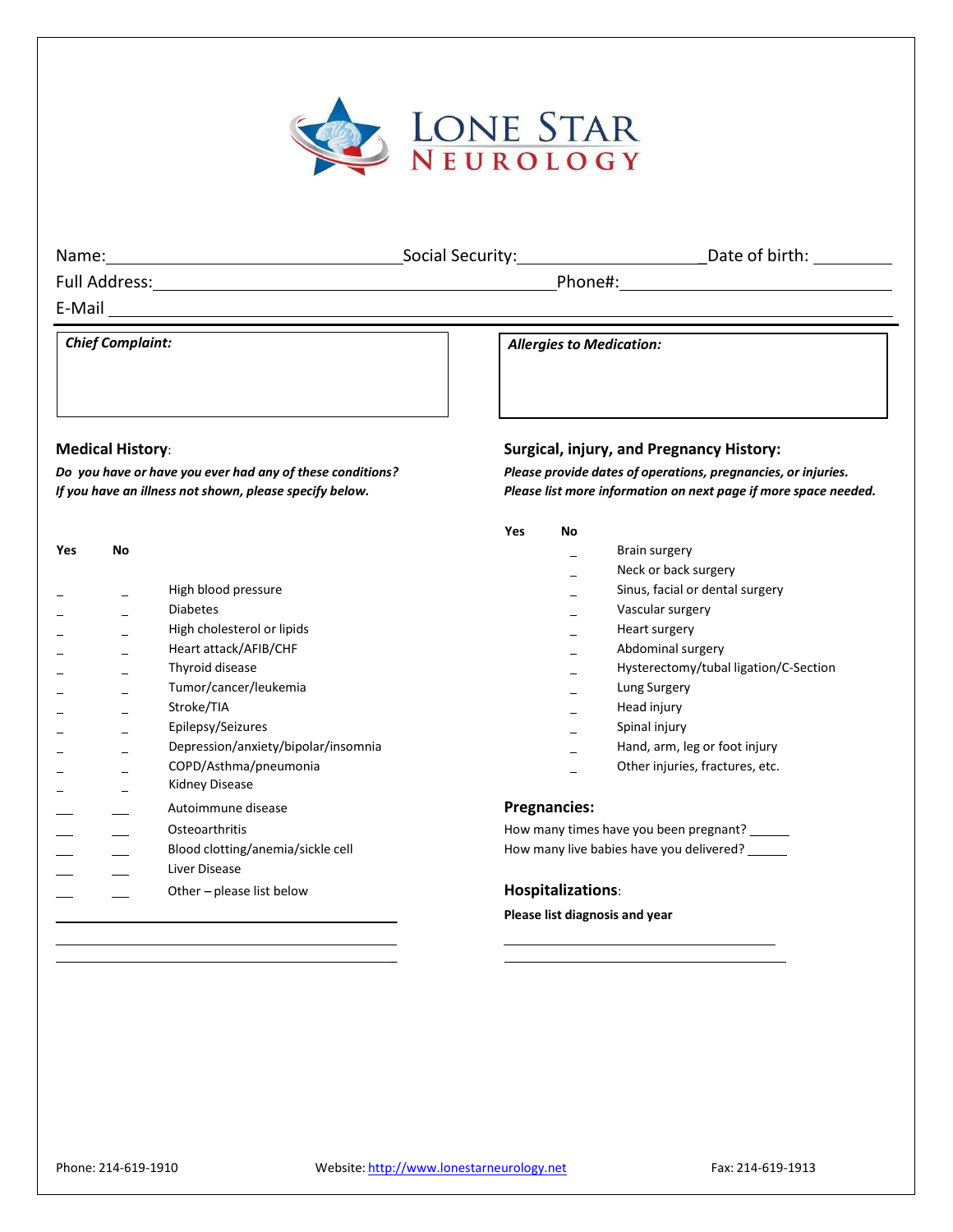| Name of Drug                                                                                                                                                                                                               | Dose (include strength and number of pills per day)                                                    |
|----------------------------------------------------------------------------------------------------------------------------------------------------------------------------------------------------------------------------|--------------------------------------------------------------------------------------------------------|
|                                                                                                                                                                                                                            |                                                                                                        |
|                                                                                                                                                                                                                            |                                                                                                        |
|                                                                                                                                                                                                                            |                                                                                                        |
|                                                                                                                                                                                                                            |                                                                                                        |
|                                                                                                                                                                                                                            |                                                                                                        |
|                                                                                                                                                                                                                            |                                                                                                        |
|                                                                                                                                                                                                                            |                                                                                                        |
| <b>Family History</b><br>Significant medical history in parents, siblings, children, aunts, uncles, grandparents                                                                                                           |                                                                                                        |
|                                                                                                                                                                                                                            |                                                                                                        |
|                                                                                                                                                                                                                            |                                                                                                        |
|                                                                                                                                                                                                                            |                                                                                                        |
|                                                                                                                                                                                                                            |                                                                                                        |
|                                                                                                                                                                                                                            |                                                                                                        |
|                                                                                                                                                                                                                            |                                                                                                        |
|                                                                                                                                                                                                                            |                                                                                                        |
| Right<br>Left                                                                                                                                                                                                              | What is (was) your occupation?                                                                         |
|                                                                                                                                                                                                                            | Who lives with you at home?                                                                            |
| Working_____, Retired_____,<br>Unemployed______, Disabled______                                                                                                                                                            | How many children do you have?                                                                         |
| Never ____, No ____, Yes ____, How many cups ______                                                                                                                                                                        | Do you smoke cigarettes? (or use any form of tobacco)<br>Past/quit____, No____, Yes____, How many_____ |
|                                                                                                                                                                                                                            | Have you been exposed to HIV?                                                                          |
| # ______ per Day[ __] or # _______ Per Week[ ]                                                                                                                                                                             | Don't know_____, No_____, Yes____                                                                      |
| <b>Other Information:</b><br>Which hand do you use for writing?<br>What is your present work status?<br>Do you drink coffee/ caffeine?<br>How many alcoholic beverages do you consume?<br>Have you been exposed to toxins? | Have you had the Flu vaccine?                                                                          |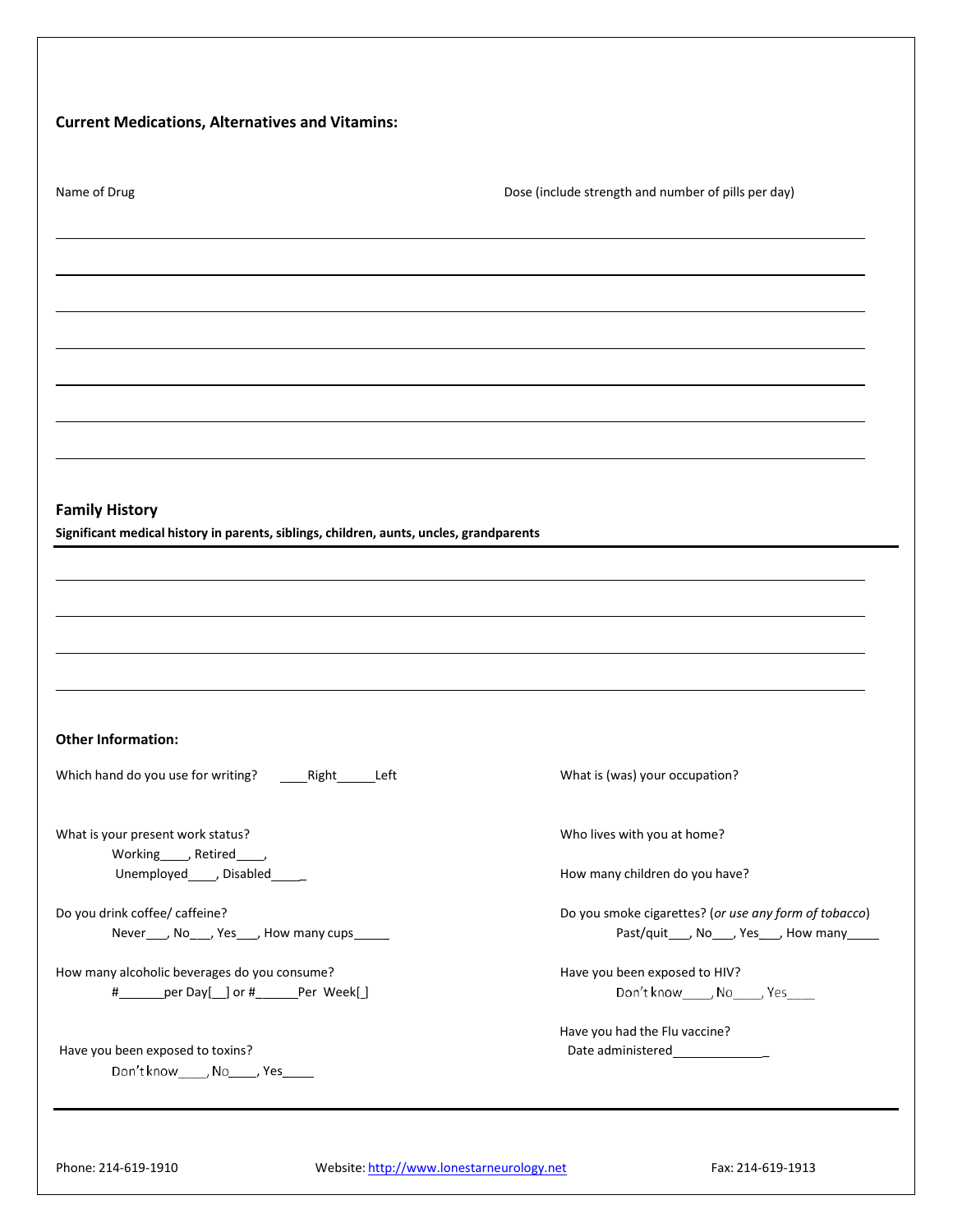## Have you recently had any of these tests?

| Yes | NO. | <b>MRI Brain</b><br>CT Scan<br>EEG (Brain Wave Recording<br>Cerebral Arteriogram<br>Carotid Doppler<br>Echocardiogram<br>LP (Spinal Tap)<br>Myelogram<br><b>Blood Tests (Specify)</b>                                         | Date/Location | <u> 1989 - Andrea Santa Alemania, prima alemaniar prima alemaniar alemaniar alemaniar prima alemaniar prima alem</u><br><u> 1990 - Jan James James James James James James James James James James James James James James James James J</u><br><u> Alexandria de la contrada de la contrada de la contrada de la contrada de la contrada de la contrada de la c</u><br><u> 1989 - Andrea Santa Alemania, poeta esperanto-se especial de la contrada de la contrada de la contrada de la</u><br><u> 1989 - Andrea Santa Alemania (h. 1989).</u><br><u> 1989 - Andrea Santa Alemania (h. 1989).</u><br><u> 1990 - Jan James James James James James James James James James James James James James James James James J</u><br><u> 1989 - Andrea San Aonaichte ann an Comhair ann an Chomhair ann an Chomhair ann an Chomhair ann an Chomhair an</u> | Normal            | Abnormal |
|-----|-----|-------------------------------------------------------------------------------------------------------------------------------------------------------------------------------------------------------------------------------|---------------|-----------------------------------------------------------------------------------------------------------------------------------------------------------------------------------------------------------------------------------------------------------------------------------------------------------------------------------------------------------------------------------------------------------------------------------------------------------------------------------------------------------------------------------------------------------------------------------------------------------------------------------------------------------------------------------------------------------------------------------------------------------------------------------------------------------------------------------------------------|-------------------|----------|
|     |     |                                                                                                                                                                                                                               |               | Address: City, State, Zip: City, State, Zip: 2008. [1] Address: City, State, Zip: 2008. [2] Address:                                                                                                                                                                                                                                                                                                                                                                                                                                                                                                                                                                                                                                                                                                                                                |                   |          |
|     |     | Pharmacy: The contract of the contract of the contract of the contract of the contract of the contract of the contract of the contract of the contract of the contract of the contract of the contract of the contract of the |               | $City \begin{array}{ccc} \hline \end{array}$                                                                                                                                                                                                                                                                                                                                                                                                                                                                                                                                                                                                                                                                                                                                                                                                        | Phone: Note: 2008 |          |
|     |     |                                                                                                                                                                                                                               |               | Relationship: Manual Manual Manual Manual Manual Manual Manual Manual Manual Manual Manual Manual Manual Manua                                                                                                                                                                                                                                                                                                                                                                                                                                                                                                                                                                                                                                                                                                                                      |                   |          |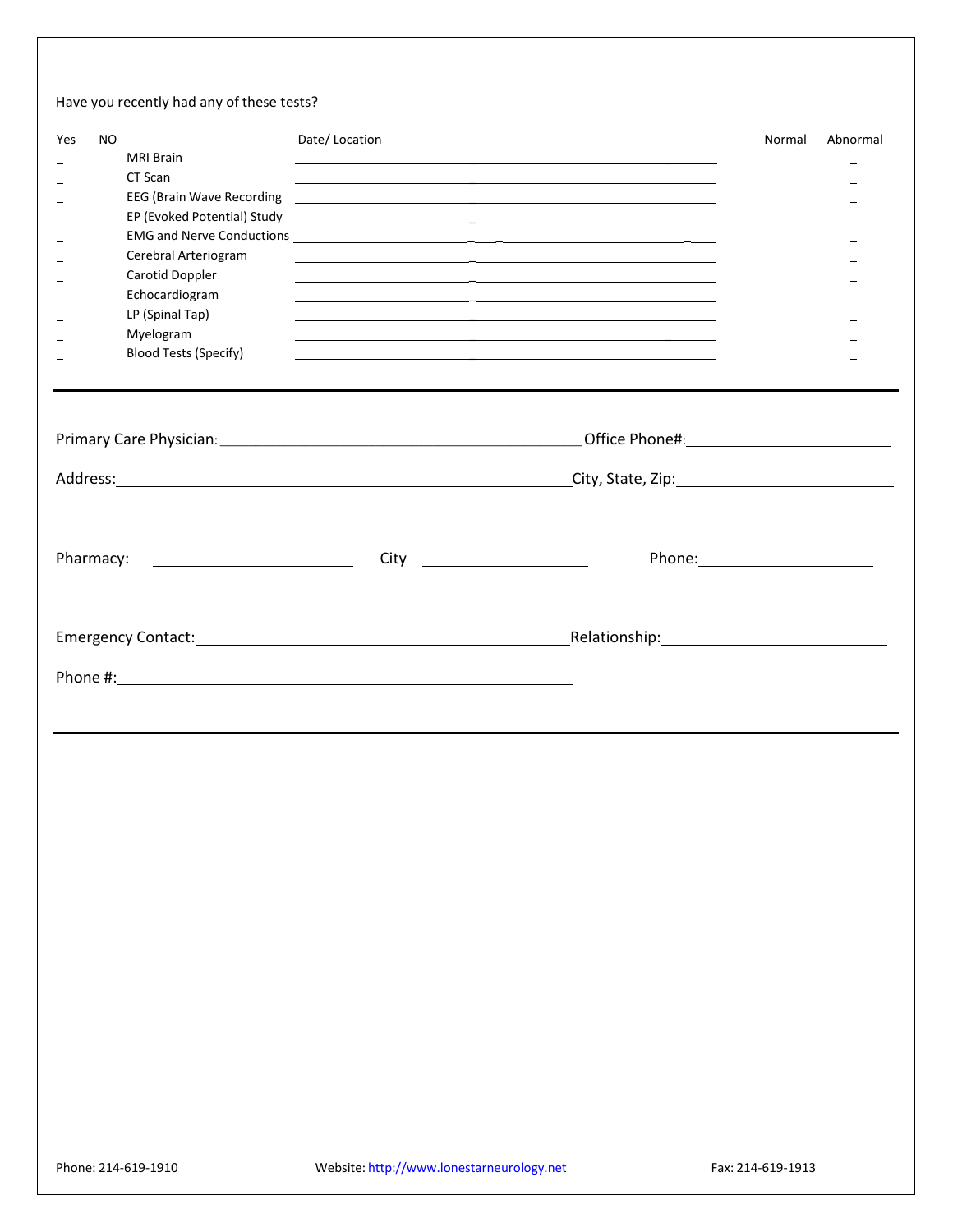# **Review of Systems**

## Check the box next to the symptoms that you have noticed over the last year; leave blank if none apply.

| Constitutional   | No complaints____                |                                                                                                                |                                                                                                                                                                                                                               |                 |
|------------------|----------------------------------|----------------------------------------------------------------------------------------------------------------|-------------------------------------------------------------------------------------------------------------------------------------------------------------------------------------------------------------------------------|-----------------|
|                  | Poor Appetite_                   | Weight loss_                                                                                                   | $Fever$ <sub>__</sub>                                                                                                                                                                                                         | Chills_         |
|                  | Night sweats __                  | Weight gain_                                                                                                   | Fatigue                                                                                                                                                                                                                       | Snoring_        |
|                  | Always tired_                    | Malaise_                                                                                                       | Apnea_                                                                                                                                                                                                                        | Choking         |
|                  | Restful sleep__                  | Blackouts                                                                                                      | AM Headaches_                                                                                                                                                                                                                 |                 |
|                  | Hot flashes                      | Sleepiness_                                                                                                    | <b>Dizziness</b>                                                                                                                                                                                                              |                 |
|                  |                                  | Other/Comments: 2008 2012 2022 2023 2024 2022 2022 2023 2024 2022 2023 2024 2022 2023 2024 2022 2023 2024 2022 |                                                                                                                                                                                                                               |                 |
| Eyes/Head        | No complaints____                |                                                                                                                |                                                                                                                                                                                                                               |                 |
|                  | Vision changes_                  | seeing spots                                                                                                   | Itchy eyes_                                                                                                                                                                                                                   |                 |
|                  |                                  |                                                                                                                | Double/vision_                                                                                                                                                                                                                |                 |
|                  |                                  |                                                                                                                |                                                                                                                                                                                                                               |                 |
|                  |                                  |                                                                                                                |                                                                                                                                                                                                                               |                 |
| Ear/Nose/Throat  | No complaints____                |                                                                                                                |                                                                                                                                                                                                                               |                 |
|                  | Hearing loss_                    | Ringing ears                                                                                                   | Ear pain $_{-}$                                                                                                                                                                                                               | Nasal polyps_   |
|                  | Nasal congestion                 | Nasal drainage                                                                                                 | Change smell                                                                                                                                                                                                                  | Nose bleed      |
|                  | Sneezing_                        | Sinus pain                                                                                                     | Hoarseness_                                                                                                                                                                                                                   | Bad breath_     |
|                  | Sore throat_                     | Change in taste_                                                                                               |                                                                                                                                                                                                                               |                 |
|                  |                                  | Other/Comments: National Accounts: National Accounts: National Accounts: National Accounts: National Accounts: |                                                                                                                                                                                                                               |                 |
| Respiratory      | No complaints____                |                                                                                                                |                                                                                                                                                                                                                               |                 |
|                  | Cough_                           | Pneumonia_                                                                                                     | Phlegm_                                                                                                                                                                                                                       | Wheezing        |
|                  | Chest tightness_                 | Chest injury_                                                                                                  | Pleurisy__                                                                                                                                                                                                                    | Coughing blood_ |
|                  | Exposure to tuberculosis         |                                                                                                                | Shortness of breath at rest                                                                                                                                                                                                   |                 |
|                  | Shortness of breath with walking |                                                                                                                |                                                                                                                                                                                                                               |                 |
|                  |                                  |                                                                                                                | Other/Comments: University of the Comments of the Comments of the Comments of the Comments of the Comments of the Comments of the Comments of the Comments of the Comments of the Comments of the Comments of the Comments of |                 |
| Heart            | No complaints                    |                                                                                                                |                                                                                                                                                                                                                               |                 |
|                  | Chest pain                       | Leg swelling                                                                                                   | Heart skipping __ Heart murmur                                                                                                                                                                                                |                 |
|                  | Passing out_                     | Heart fluttering                                                                                               | Palpitations_                                                                                                                                                                                                                 |                 |
|                  | Waking up short of breath        |                                                                                                                | Shortness of breath while lying flat_                                                                                                                                                                                         |                 |
|                  |                                  |                                                                                                                |                                                                                                                                                                                                                               |                 |
| Gastrointestinal | No complaints____                |                                                                                                                |                                                                                                                                                                                                                               |                 |
|                  | Indigestion                      | Nausea                                                                                                         | Vomiting_                                                                                                                                                                                                                     | Bowel changes_  |
|                  | Constipation_                    | Belly pain                                                                                                     | Bloody stools_                                                                                                                                                                                                                | Heartburn       |
|                  | Tar-colored stools               | Choking on food_                                                                                               | Acid taste in mouth_                                                                                                                                                                                                          | Diarrhea_       |
|                  | Pain Swallowing                  |                                                                                                                |                                                                                                                                                                                                                               |                 |
|                  |                                  |                                                                                                                |                                                                                                                                                                                                                               |                 |
|                  |                                  |                                                                                                                |                                                                                                                                                                                                                               |                 |
|                  |                                  |                                                                                                                |                                                                                                                                                                                                                               |                 |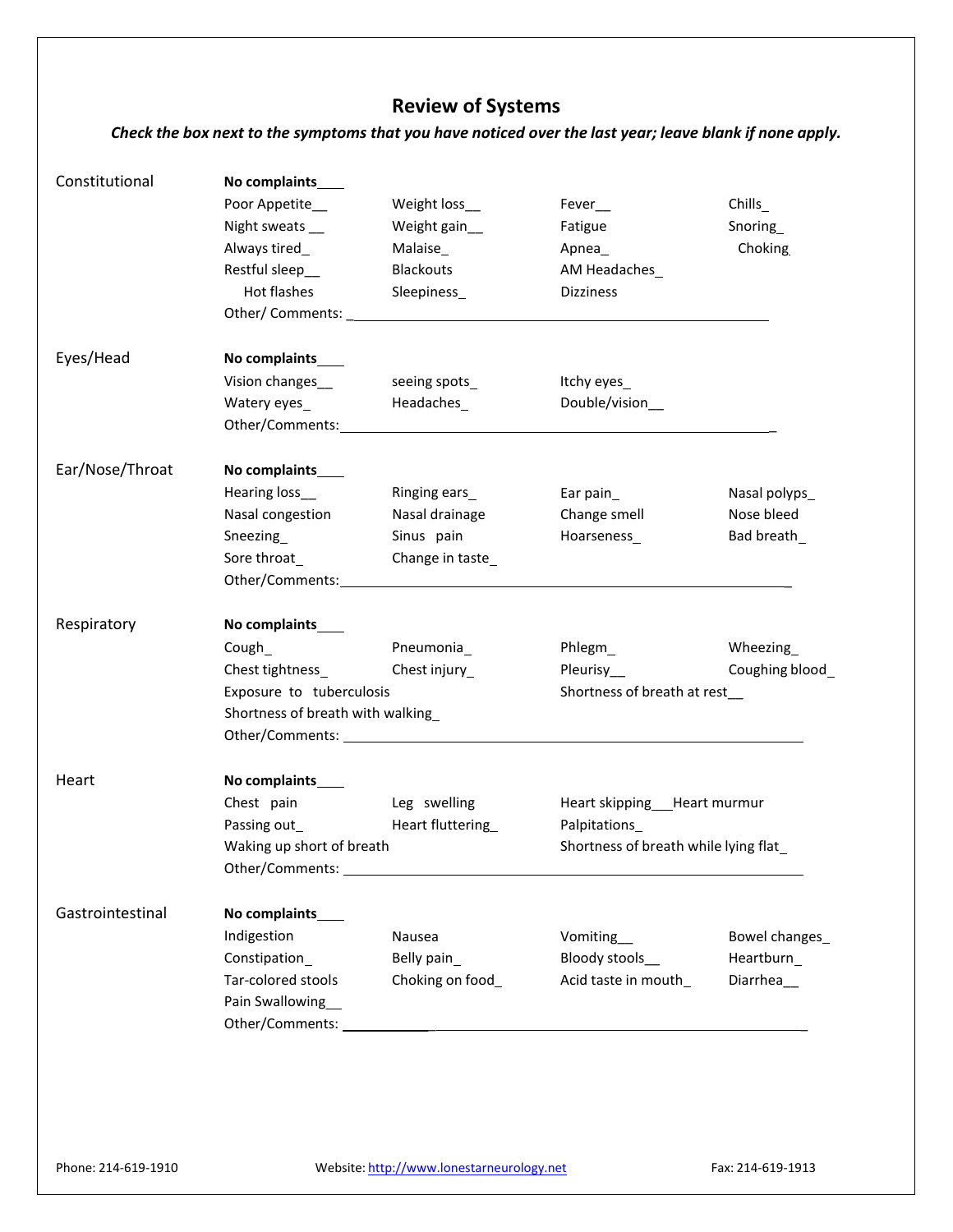| Genitourinary      | No complaints____<br>Bloody urine<br>Urination at night<br>Vaginal discharge                      | Frequent urination<br>Recent Mammogram<br>Decrease urine flow_                                                                                                                                                                                                                        | Burning with urination_ Incontinence_<br>Recent pap smear__ | Abnormal periods_                   |
|--------------------|---------------------------------------------------------------------------------------------------|---------------------------------------------------------------------------------------------------------------------------------------------------------------------------------------------------------------------------------------------------------------------------------------|-------------------------------------------------------------|-------------------------------------|
| Endocrine          | No complaints____<br><b>Excessive thirst</b><br>Heat intolerance_____________Cold intolerance____ | Frequent urination                                                                                                                                                                                                                                                                    | Increased appetite_                                         |                                     |
| Musculoskeletal    | No complaints____<br>Arthritis<br>Joint stiffness_                                                | Muscle pain_<br>Osteoporosis_                                                                                                                                                                                                                                                         | Muscle weakness_<br>Back pain_                              |                                     |
| Skin/Breast        | No complaints____<br><b>Easy Bruising</b><br>Hair loss<br>Discoloring<br>Breast lump_             | Nail changes_<br>Hives<br>Bolls_<br>Nipple discharge<br>Other/Comments: University of the Comments of the Comments of the Comments of the Comments of the Comments of the Comments of the Comments of the Comments of the Comments of the Comments of the Comments of the Comments of | Warts<br>Moles<br>Rash                                      | Acne $_{--}$<br>Itching<br>Lesions_ |
| Neurological       | No complaints____<br>Epilepsy<br>Tingling<br>Lack of concentration_                               | Seizures ("fits) __<br><b>Numbness</b><br>Poor balance_<br>Other/Comments: National Action of the Comments:                                                                                                                                                                           | Paralysis_<br>Memory problems<br>Tremors_                   | Speech changes_<br>Headaches_       |
| Herme/Lymph        | No complaints____<br>Anemia_<br>Easy bleeding                                                     | Sickle cell disease_<br>Other/Comments: University of the Comments:                                                                                                                                                                                                                   | Easy bruising Swollen glands                                | Hemophilia__                        |
| Allergy/Immunology | No complaints____<br>Nasal drainage<br>Allergy shots_<br>Other/Comments:                          | Crusting__<br>frequent colds_                                                                                                                                                                                                                                                         | Seasonal allergies_ Lupus_<br>frequent infections__         | autoimmune disease                  |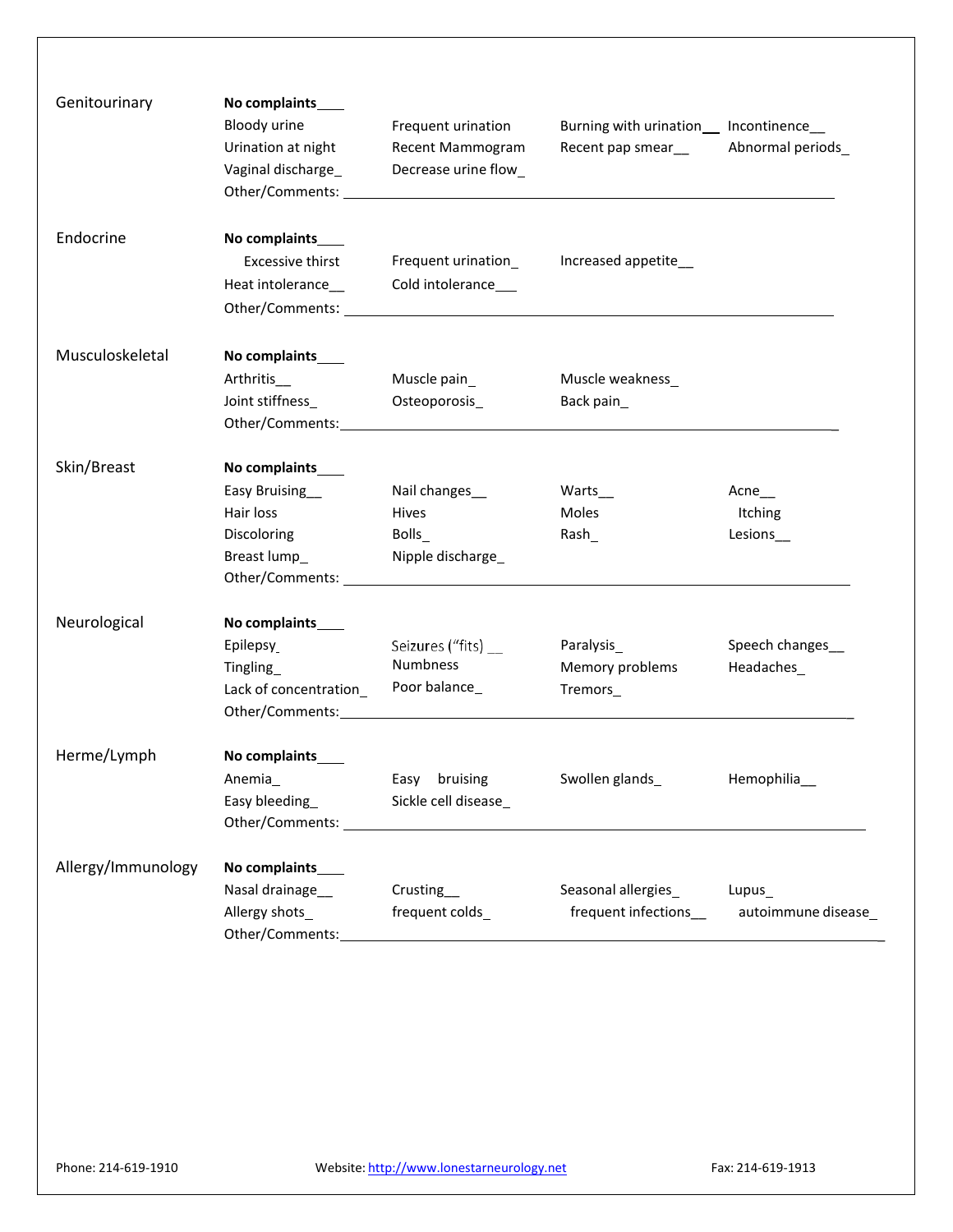## **Lone Star Neurology Financial Policies**

I agree to assign insurance benefits to **Lone Star Neurology**. We bill insurance companies as a courtesy for our patients and make every effort to inform patients of network status, however, patients are responsible for confirming with their insurance carrier if they deem our providers as in or out of network. I understand that if my contractual agreement with my insurance provider requires me to pay a copayment, deductible, and/or coinsurance, I must do so at the time of service to receive treatment.

I acknowledge full financial responsibility for services rendered by **Lone Star Neurology** and authorize transfer of all unpaid amounts to me, which includes, but is not limited to, Co-pays, Deductibles, Co-Insurance, Pre-existing Clauses, excluded conditions and/or termination of coverage. I agree to pay all legal fees including attorney and court fees as well as collection costs in the event of default payment of charges that are my financial responsibility. I further authorize and request all insurance payments be made directly to **Lone Star Neurology** and authorize said assignee to release all information necessary, including medical records, to secure payment.

I understand that my attending physician(s) have disclosed to me, at the time of initial contact and at the time of referral (i) his or her affiliation with ancillary healthcare provider(s) to whom I, the patient, may be referred, and (ii) that he/she will receive, directly or indirectly, remuneration for the referral to such provider. Iunderstand that I, the patient, have the right to choose the providers of my healthcare services and/or products and, as such, I have the option of receiving ancillary healthcare services from any ancillary healthcare provider and/or facility that I choose.

#### **Changes in Insurance Coverage**

If you have a change in insurance coverage, it is your responsibility to make sure we have all of the pertinent information on file including effective dates. Any medical expenses not covered by your insurance plan will be billed to you.

#### **Returned Checks**

A service charge of \$10 will be added to all checks returned for Non-Sufficient Funds.

#### **FMLA/PAPERWORK POLICY**

Any FMLA, disability, or other paperwork requiring physician review and completion is subject to a minimum of \$50 fee per form. Please allow up to 2 weeks for this paperwork to be completed.

#### **Cancelled Appointments**

We require twenty-four hours notice for cancellation of all doctor visits. It is the policy of Lone Star Neurology to bill a cancellation fee to a patient that does not show or cancel at least 24 hours in advance of a procedure, EMG, test, or appointment. This is to ensure that our treatment team is using their time to diagnose and treat patients that are in need of our services. A patient that arrives 20 minutes past the time of the appointment will be considered a "no show" for the purposes of this policy. Fees for no show appointments will be as follows:

EEG \$100.00 EMG \$100.00 Office Appt. \$50.00

**Please sign below indicating you have read and understand all policies above.**

**Patient Signature Date**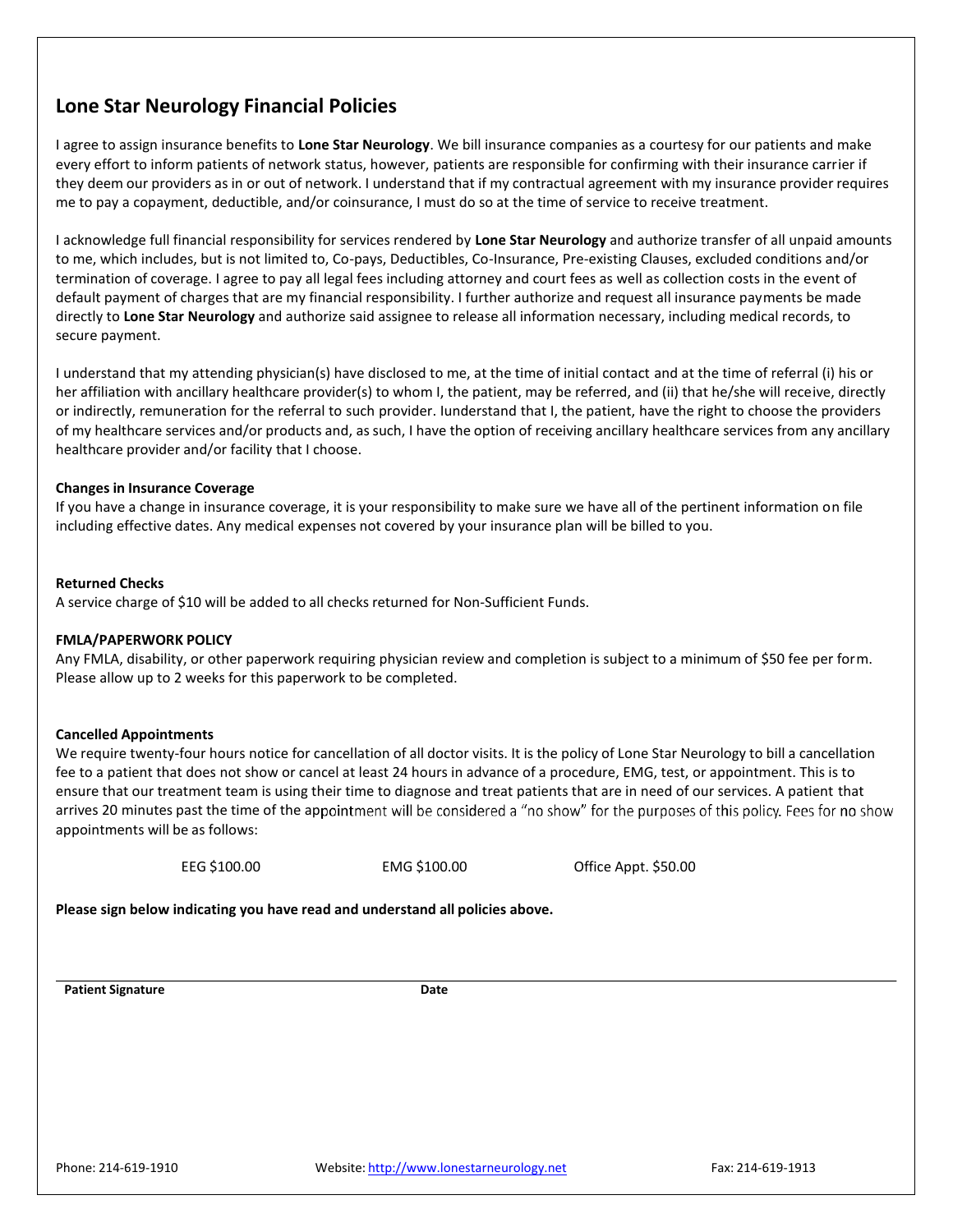#### MEDICATION REFILL POLICY

In order to provide excellent quality care, Lone Star Neurology adheres to a strict prescription refill policy. Medication refills are best addressed at the time of your visit with our physician, allowing you to update our physicians on any changes in your medication regimen or advise of any new or ongoing symptoms.

Lost, misplaced, or stolen prescriptions will not be replaced.

Refilling of controlled substances will require an office appointment.

Refills will only be addressed during regular office hours Monday - Thursday. Refill requests made Friday after 12 PM will not be processed until the following Monday.

Approval of a refill may take up to 3 business days. I understand that it is my responsibility to contact the clinic in a timely manner. It is my responsibility to follow the medication in the dosage as prescribed. Early refill requests will not be approved.

It is my responsibility to maintain my scheduled appointments with my provider. Repeated no shows and cancellations will result in a denial of refills.

. Early refills due to extenuating circumstances will be processed at the physician's discretion.

#### **CONTROLLED SUBSTANCE POLICY**

Controlled substance medications can be useful but have a high potential for misuse and are closely controlled by local, state, and federal governments. They are intended to relieve pain, thus improving function and/or ability to work. If Lone Star Neurology prescribes controlled substance medications to help manage pain and/or anxiety, I agree to the following conditions:

I understand that if I refuse the recommendation of my doctor to seek the council of a high risk pain medication specialist when deemed necessary during my treatment, my medication may be discontinued.

I agree to comply with random urine, blood, or other testing to document the proper compliance and use of medication. I understand that I am responsible for all costs related to these screenings.

I understand that driving a motor vehicle may not be allowed while taking controlled substance medications and that it is my responsibility to comply with the laws of the state.

I understand that the long-term advantages and disadvantages of chronic opioid use have yet to be scientifically determined, and my treatment may change at any time. I understand, accept, and agree that there may be known (physical and psychological dependence) and unknown risks associated with the long-term use of controlled substances. I understand that my physician will advise me of any advances in this field and will make treatment changes as needed.

Our practice utilizes Electronic Medical Records (EMR) and electronically prescribes medications when possible in order to minimize delays at the pharmacy, provide low-cost formulary options, and to reduce the chance of medication error. In order for us to provide this service, we must have your permission to have the pharmacy clearinghouse communicate your current medications with our office.

Yes, my physicians at Lone Star Neurology may crosscheck for interactions and may have access to my medication profile.

 \_ No, my physicians at Lone Star Neurology may not electronically crosscheck for interactions and have access to my medication profile.

I understand that if I violate any of the above conditions, my prescription for controlled substance medications may be terminated immediately. If the violation involves obtaining controlled substance medications from another individual, or the concomitant use of non-prescribed illicit drugs, I may be reported to all my physicians, medical facilities and appropriate authorities.

I have reviewed the above and have had a chance to ask questions about the same

**Patient Signature Date**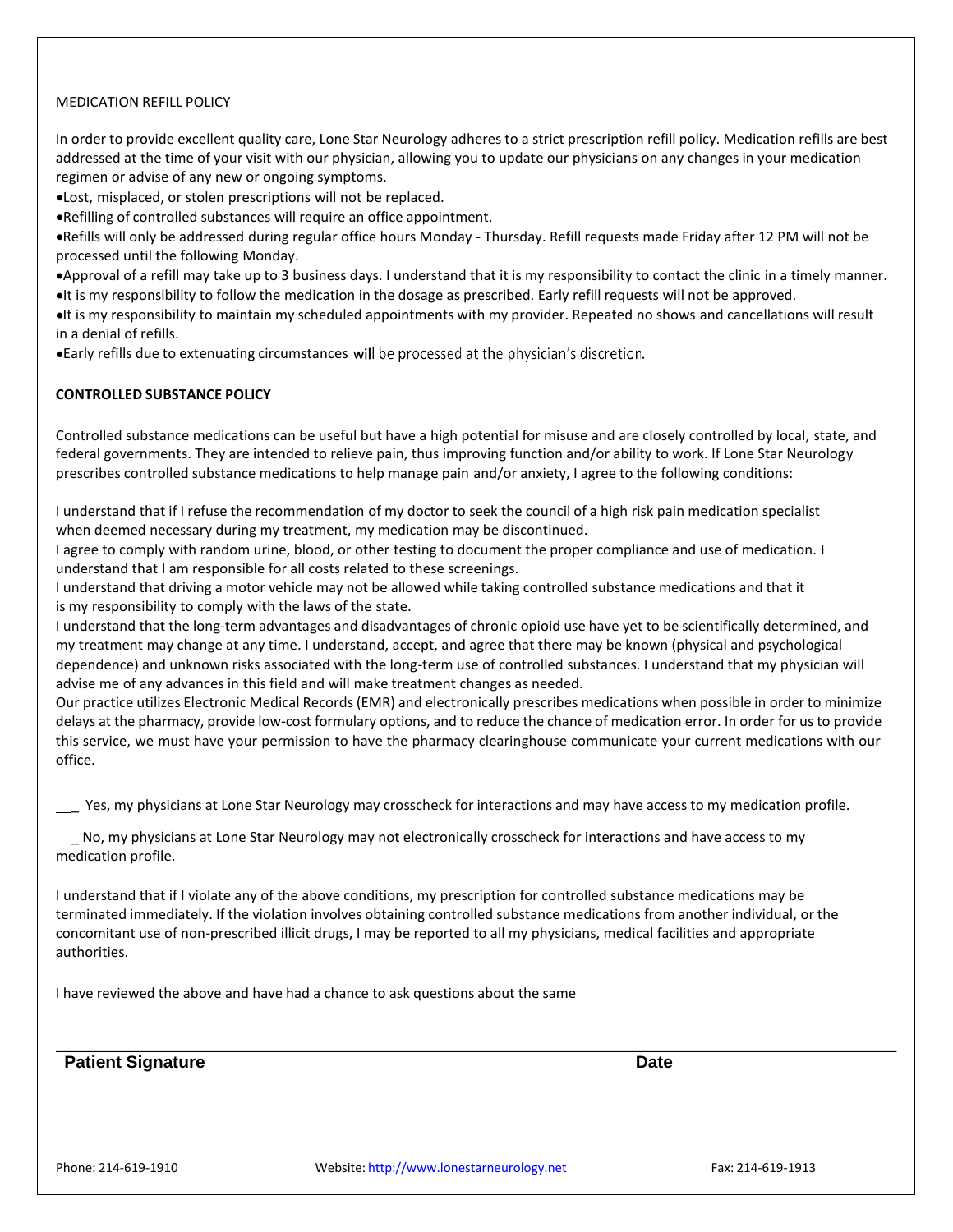#### **HEALTH INSURANCE PORTABILITY AND ACCOUNTABILITY ACT (HIPAA)**

**Lone Star Neurology** and/ or all of its affiliates understand that the medical information about you and your health is personal, and we are committed to protect this information. We create a record of the care and services you receive at our facilities in order to provide quality care and to comply with legal requirements. We comply with HIPAA policy which describes the disclosure and access of your health information. A copy of our Privacy Notice will be provided to you upon request. By signing below you acknowledge you have either obtained a copy of our Privacy Notice, received satisfactory clarification of particular conditions, or choose to obtain a copy at a later date.

Our practice reserves the right to modify the privacy practices outlined in the notice.

#### **Signature**

I have reviewed this office's Notice of Privacy Practices, which explains how my medical information will be used and disclosed. I understand that I am entitled to receive a copy of your Notice of Privacy Practices.

 $\overline{\phantom{0}}$ 

Name of Patient (Print or Type)

Signature of Patient

Date

Signature of Patient Representative (Required if the patient is a minor or an adult who is unable to sign this form)

Relationship of Patient Representative to Patient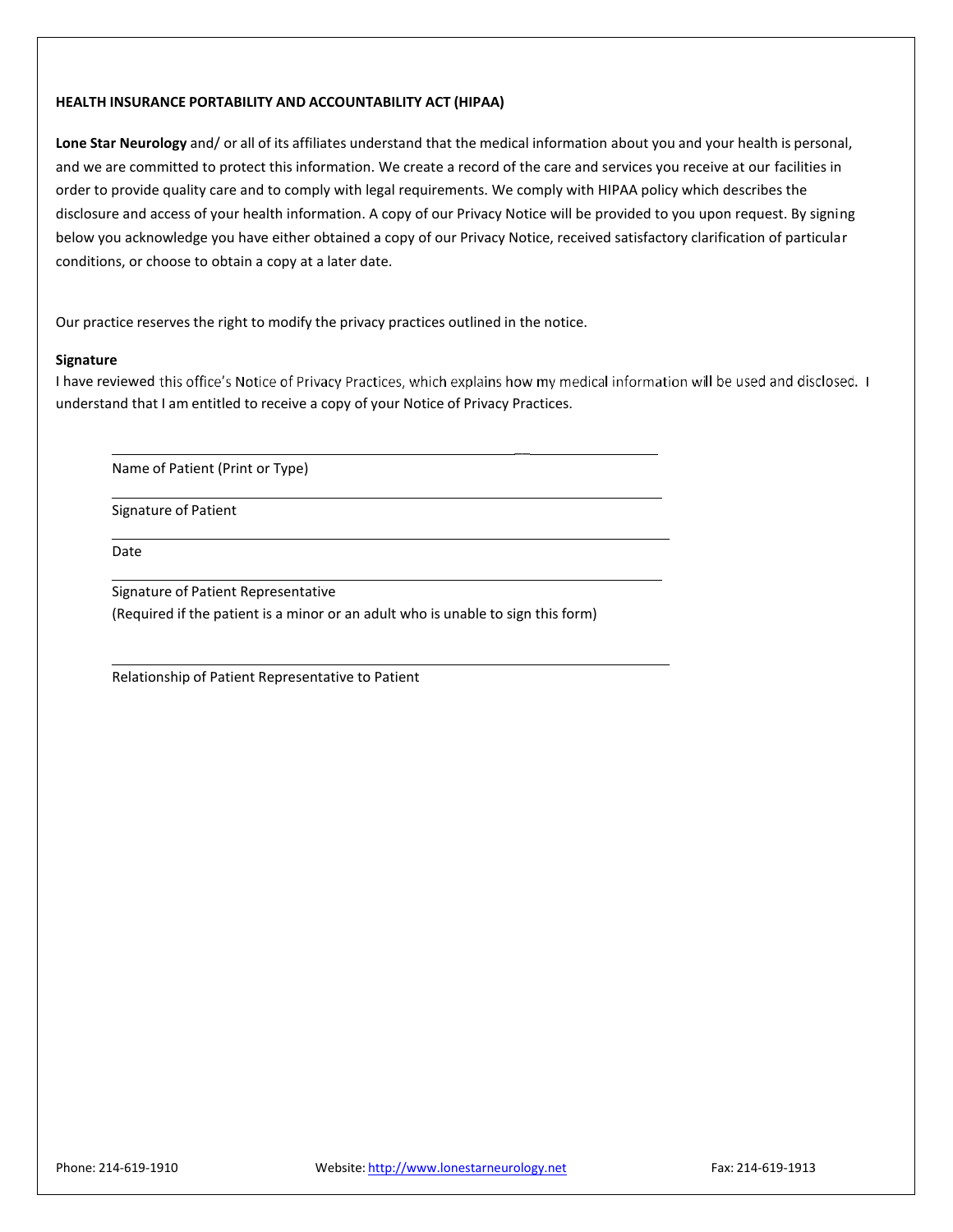| <b>DOB</b><br>Name<br>Other<br>Parent<br>Spouse<br>Work<br>Other<br>Home<br><b>INSURANCE INFORMATION</b><br>Worker's<br><b>Please Circle</b><br>Group (Employer)Individual<br>Auto Accident<br>Compensation*<br><b>Insurance Name</b><br>Policy Holder Name<br><b>Policy Number</b><br>Group Number<br>Self<br>Child<br>Other<br>Relationship to Policy<br>Spouse<br>Policy Holder Name<br><b>Policy Number</b><br>Group Number<br>Relationship to Policy<br>Child<br>Other<br>Self<br>Spouse<br>Holder (Circle)<br>If Worker's Compensation injury, please provide the following information<br>Employer<br><b>Employer Address</b><br><b>Employer Phone</b><br><b>Adjustor Name</b> | <b>RESPONSIBLE PARTY INFORMATION</b> |  |  |       |
|---------------------------------------------------------------------------------------------------------------------------------------------------------------------------------------------------------------------------------------------------------------------------------------------------------------------------------------------------------------------------------------------------------------------------------------------------------------------------------------------------------------------------------------------------------------------------------------------------------------------------------------------------------------------------------------|--------------------------------------|--|--|-------|
| Relationship to Patient<br>(Circle)<br>SSN<br><b>Contact Numbers</b><br>Cell<br>Primary Insurance<br>Holder (Circle)<br>Secondary Insurance<br><b>Insurance Name</b><br>*Workers Compensation<br>Authorization to Release Information/ Assignment of Benefits                                                                                                                                                                                                                                                                                                                                                                                                                         |                                      |  |  |       |
|                                                                                                                                                                                                                                                                                                                                                                                                                                                                                                                                                                                                                                                                                       |                                      |  |  |       |
|                                                                                                                                                                                                                                                                                                                                                                                                                                                                                                                                                                                                                                                                                       |                                      |  |  |       |
|                                                                                                                                                                                                                                                                                                                                                                                                                                                                                                                                                                                                                                                                                       |                                      |  |  |       |
|                                                                                                                                                                                                                                                                                                                                                                                                                                                                                                                                                                                                                                                                                       |                                      |  |  |       |
|                                                                                                                                                                                                                                                                                                                                                                                                                                                                                                                                                                                                                                                                                       |                                      |  |  |       |
|                                                                                                                                                                                                                                                                                                                                                                                                                                                                                                                                                                                                                                                                                       |                                      |  |  | Other |
|                                                                                                                                                                                                                                                                                                                                                                                                                                                                                                                                                                                                                                                                                       |                                      |  |  |       |
|                                                                                                                                                                                                                                                                                                                                                                                                                                                                                                                                                                                                                                                                                       |                                      |  |  |       |
|                                                                                                                                                                                                                                                                                                                                                                                                                                                                                                                                                                                                                                                                                       |                                      |  |  |       |
|                                                                                                                                                                                                                                                                                                                                                                                                                                                                                                                                                                                                                                                                                       |                                      |  |  |       |
|                                                                                                                                                                                                                                                                                                                                                                                                                                                                                                                                                                                                                                                                                       |                                      |  |  |       |
|                                                                                                                                                                                                                                                                                                                                                                                                                                                                                                                                                                                                                                                                                       |                                      |  |  |       |
|                                                                                                                                                                                                                                                                                                                                                                                                                                                                                                                                                                                                                                                                                       |                                      |  |  |       |
|                                                                                                                                                                                                                                                                                                                                                                                                                                                                                                                                                                                                                                                                                       |                                      |  |  |       |
|                                                                                                                                                                                                                                                                                                                                                                                                                                                                                                                                                                                                                                                                                       |                                      |  |  |       |
|                                                                                                                                                                                                                                                                                                                                                                                                                                                                                                                                                                                                                                                                                       |                                      |  |  |       |
|                                                                                                                                                                                                                                                                                                                                                                                                                                                                                                                                                                                                                                                                                       |                                      |  |  |       |
|                                                                                                                                                                                                                                                                                                                                                                                                                                                                                                                                                                                                                                                                                       |                                      |  |  |       |
|                                                                                                                                                                                                                                                                                                                                                                                                                                                                                                                                                                                                                                                                                       |                                      |  |  |       |
|                                                                                                                                                                                                                                                                                                                                                                                                                                                                                                                                                                                                                                                                                       |                                      |  |  |       |
| I authorize the physicians' office to release all Medical Information Necessary to process all claims for payment of<br>medical service provided. I further authorize payment of all medical services directly to Lone Star Neurology.                                                                                                                                                                                                                                                                                                                                                                                                                                                |                                      |  |  |       |
|                                                                                                                                                                                                                                                                                                                                                                                                                                                                                                                                                                                                                                                                                       |                                      |  |  |       |
|                                                                                                                                                                                                                                                                                                                                                                                                                                                                                                                                                                                                                                                                                       |                                      |  |  |       |